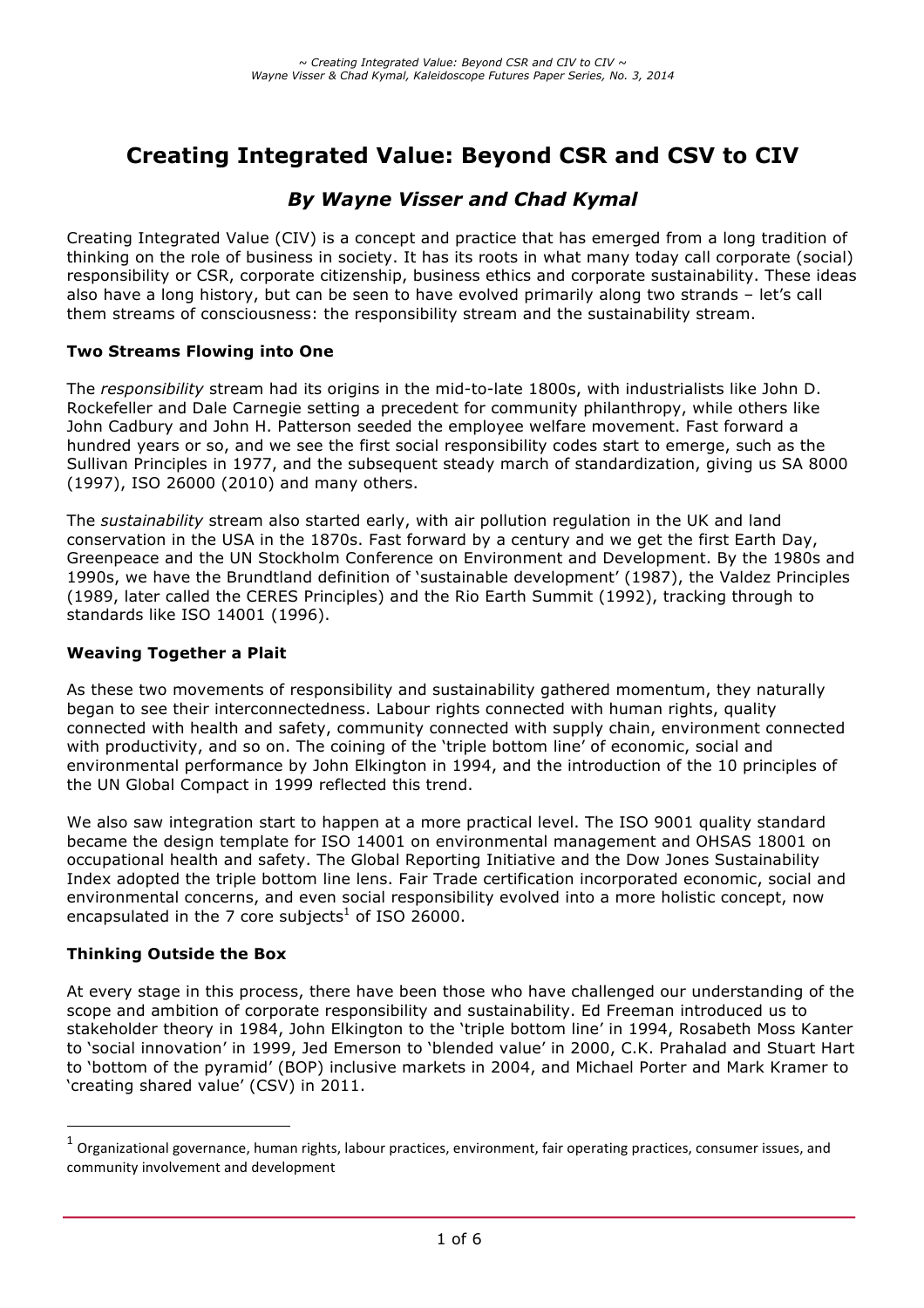Typically, these new conceptions build on what went before, but call for greater integration and an expansion of the potential of business to make positive impacts. For example, Hart's 'sustainable value' framework (2011) incorporates pollution prevention, product stewardship, base of the pyramid (BOP) and clean tech. Emerson's 'blended value', much like Elkington's 'triple bottom line' looks for an overlap between profit and social and environmental targets, while Porter and Kramer's CSV focuses on synergies between economic and social goals.

*Figure 1 – Sustainable Value*



Source: Hart, Stuart L. (2011). Sustainable Value. Retrieved from http://www.stuartlhart.com/sustainablevalue.html

## *The 'How To' of Integration*

Creating Integrated Value (CIV) takes inspiration from all of the thought pioneers that have gone before and tries to take the next step. CIV is not so much a new idea – as the longstanding trend towards integration and the ubiquitous call for embedding of standards testifies – but rather an attempt to work out the 'how to' of integration. When companies are faced with a proliferation of standards (Standards Map alone profiles over 150 sustainability standards) and the multiplication of stakeholder expectations, how can they sensibly respond?

We have analysed some of the most important global guidelines, codes and standards covering the social, ethical and environmental responsibilities of business – such as the UN Global Compact, OECD Guidelines for Multinational Enterprises, ISO 26000, GRI Sustainability Reporting Guidelines (G4), IIRC Integrated Reporting Guidelines, SA 8000, UN Business & Human Rights Framework and Dow Jones Sustainability Index.

What we see are large areas of overlap in these guidelines, codes and standards across what we might call the  $S^2QE^3LCH^2$  issues, namely:

- $S^2$ : Safety & Social issues
- Q: Quality issues
- $\cdot$   $E^3$ : Environmental, Economic and Ethical issues
- L: Labor issues
- C: Carbon or Climate issues
- $\cdot$  H<sup>2</sup>: Health and Human rights issues

Our experience of working with business shows that most companies respond piecemeal to this diversity and complexity of  $S^2QE^3LCH^2$  issues (let's call them SQELCH for short). A few large corporations use a management systems approach to embed the requirements of whatever codes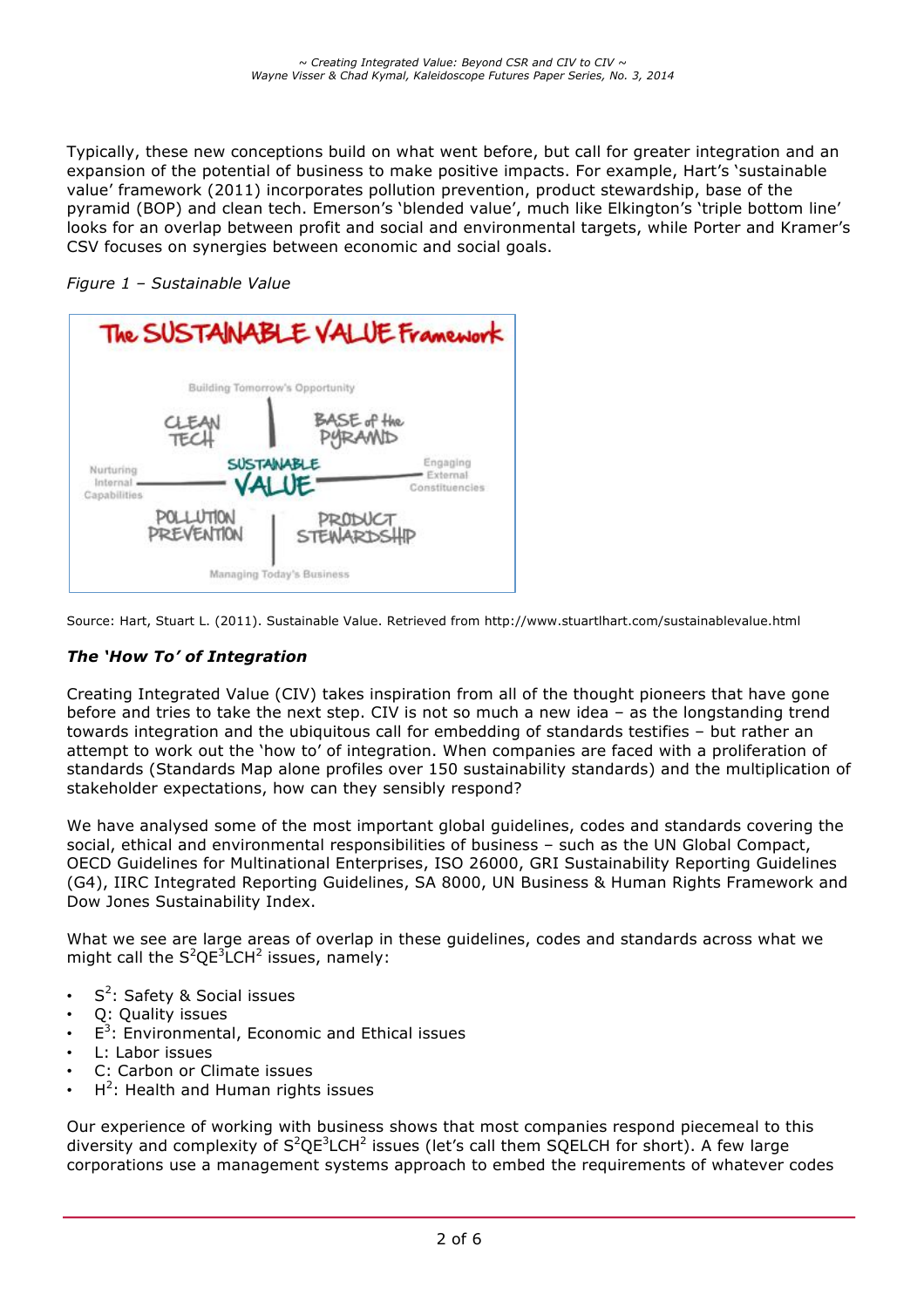and standards they have signed up to. Even, so they tend to do this in silos – one set of people and systems for quality, another for health and safety, another for environment, and still others for employees, supply chain management and community issues.

## **Knocking Down the Silos**

CIV, therefore, is about knocking down the silos and finding ways to integrate across the business. In short, CIV helps a company to integrate its response to stakeholder expectations (using materiality analysis) through its management systems (using best governance practices) and value chain linkages (using life cycle thinking<sup>2</sup>). This integration is applied across critical processes in the business, such as governance and strategic planning, product/service development and delivery, and supply and customer chain management.

And what about *value*? Most crucially, CIV builds in an innovation step, so that redesigning products and processes to deliver solutions to the biggest social and environmental challenges we face can create new value. CIV also brings multiple business benefits, from reducing risks, costs, liabilities and audit fatigue to improving reputation, revenues, employee motivation, customer satisfaction and stakeholder relations.

## **Pursuing Transformational Goals**

Our experience with implementing and integrating existing standards like ISO 9001 and ISO 14001 convinces us that, in order for CIV to work, leaders need to step up and create transformational goals. Without ambition 'baked in' to CIV adoption, the resulting incremental improvements will be no match for the scale and urgency of the global social and environmental crises we face, such as climate change and growing inequality.

One of the most exciting transformational agendas right now is the Net Zero/Net Positive movement<sup>3</sup>, which extends the 'zero' mind-set of total quality management to other economic, social and environmental performance areas. For example, we see companies targeting zero waste, water and carbon; zero defects, accidents and missed customer commitments; and zero corruption, labour infringements and human rights violations. These kinds of zero stretch goals define what it means to be world class today.

## **Stepping Up To Change**

 $\overline{a}$ 

In practice, CIV implementation is a 6-step process, which we can be described as: 1) Listen Up! (stakeholder materiality), 2) Look Out! (integrated risk), 3) Dig Down! (critical processes), 4) Aim High! (innovation & value); 5) Line Up! (systems alignment); and Think Again! (audit & review). Each step is captured in Figure 2 and briefly explained below. Of course, the process must also remain flexible enough to be adapted to each company context and to different industry sectors.

 $2$  It is interesting to note that the revised ISO 14001 being planned for release in 2016 includes a life cycle perspective for all aspects of operations including product design and delivery.

<sup>&</sup>lt;sup>3</sup> This is captured eloquently in John Elkington's book, *Zeronauts* (2012)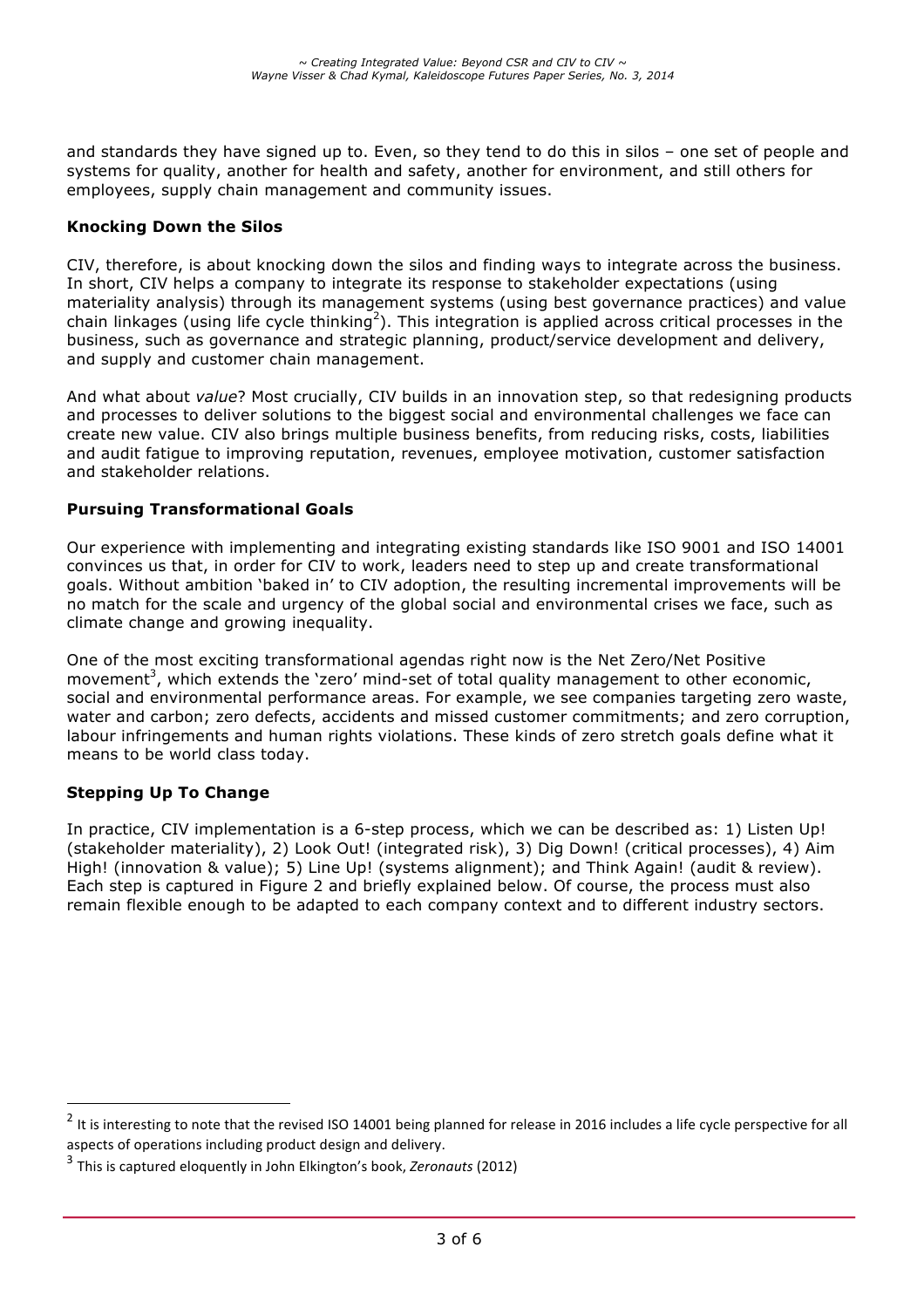# *Figure 2 – Creating Integrated Value*



Copyright @ 2014 Wayne Visser & Chad Kymal

Source: Wayne Visser and Chad Kymal (2014)

## *Step 1: Listen Up! (Stakeholder Materiality)*

The first step of the CIV process is Stakeholder Materiality Analysis, which systematically identifies and prioritises all stakeholders – including customers, employees, shareholders, suppliers, regulators, communities and others – before mapping their needs and expectations and analysing their materiality to the business. This includes aligning with the strategic objectives of the organization and then driving through to result measurables, key processes and process measurables.

The stakeholder materiality analysis is the first level of integration and should be conducted simultaneously for quality, cost, products, environment, health and safety and social responsibility. The analysis helps to shape a comprehensive set of goals and objectives, as well as the overall scorecard of the organization. When conducted holistically as a part of the organization's annual setting of goals, objectives and budgets, it seamlessly integrates into how the business operates. A similar approach was developed and fine-tuned by Omnex for Ford Motor Company in a process called the Quality Operating System.

## *Step 2: Look Out! (Integrated Risk)*

In parallel with the Stakeholder Materiality Analysis, the risks to the business are analysed through an Integrated Risk Assessment. This means the identification and quantification of quality, cost, product, environment, health and safety and social responsibility risks, in terms of their potential affect on the company's strategic, production, administrative and value chain processes. The risk measures developed need to be valid for all the different types of risks and different entities of the business, and mitigation measures identified.

The first two steps of Stakeholder Analysis and Risk Assessment are requirements of the new ISO 9001, ISO 14001 and ISO 45001 (formerly OHSAS 18001) standards slated to come out in the next few years. For example, in the new ISO 9001 that is planned for release in 2015, it is called 'Understanding the Needs and Expectations of Interested Parties' and 'Actions to Address Risks and Opportunities'. The evolution of the ISO standards is indicative of a shift in global mind-set (since ISO represents over a 100 different countries) to prioritising stakeholder engagement and risk management.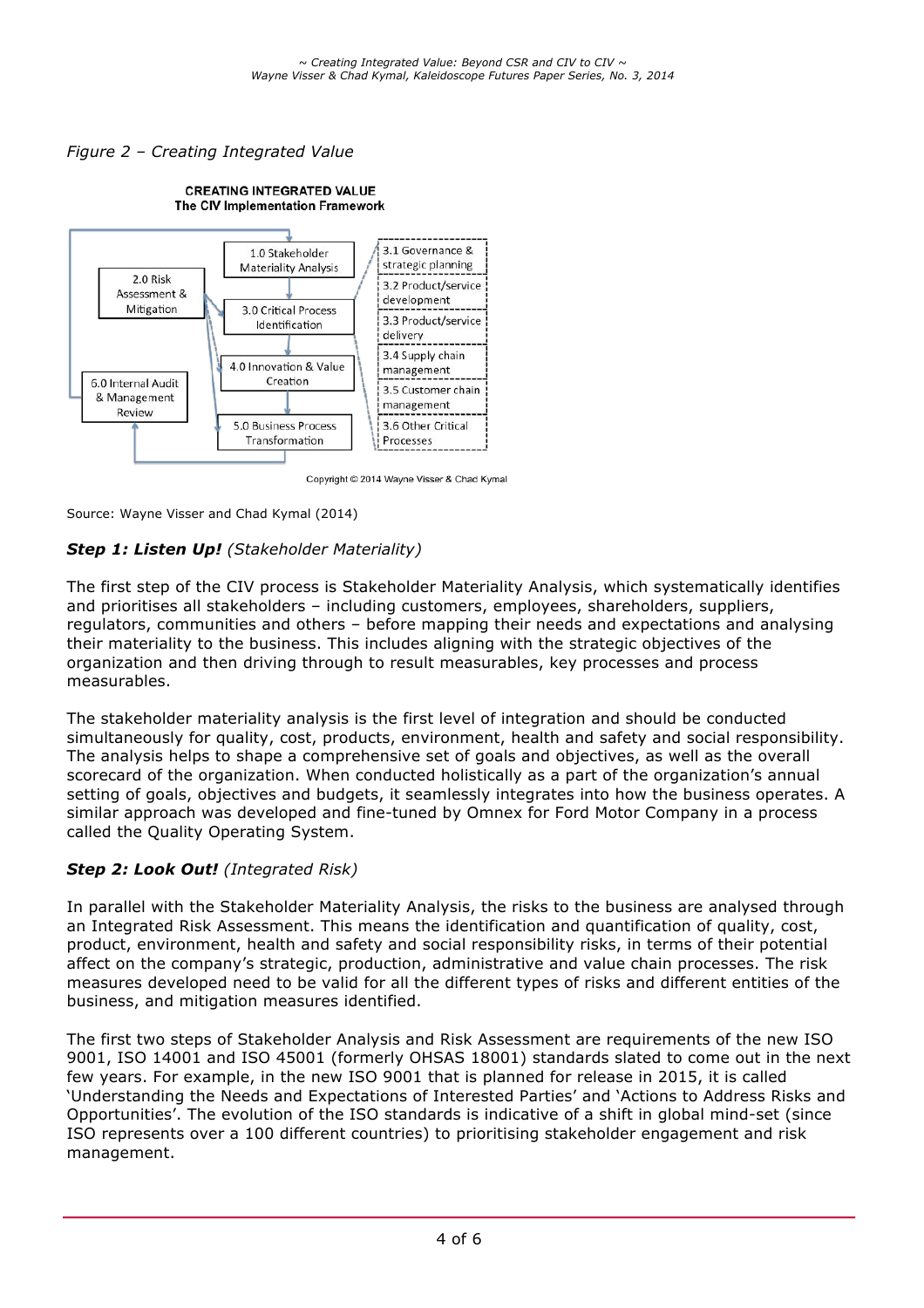## *Step 3: Dig Deep! (Critical Processes)*

In step 3, the Stakeholder Materiality Analysis and Integrated Risk Assessment are used to identify critical business processes, using the Process Map of the organization. It is likely that the most critical processes – in terms of their impact on SQELCH issues – will include Governance & Strategic Planning, Product or Service Development, Product or Service Delivery, Supply Chain Management, and Customer Chain Management. There may also be others, depending on the particular business or industry sector. This Critical Processes list should also include the most relevant sub-processes.

### *Step 4: Aim High! (Innovation & Value)*

Step 4 entails the Innovation and Value Identification element. Using the Net Zero/Net Positive strategic goals, or others like Stuart Hart's sustainable value framework, each of the critical processes is analysed for opportunities to innovate. Opportunity analysis is followed by idea generation and screening and the creation of a Breakthrough List. This is the chance for problem solving teams, Six Sigma teams, Lean teams, and Design for Six Sigma teams and others to use improvement tools to take the company towards its chosen transformational goals. The improvement projects will continue for a few months until they are implemented and put into daily practice.

## *Step 5: Line Up! (Systems Alignment)*

In Step 5, the requirements of the various SQELCH standards most relevant for the organization, together with the transformational strategic goals, are integrated into the management system of the organization, including the business processes, work instructions and forms/checklists. Process owners working with cross-functional teams ensure that the organizational processes are capable of meeting the requirements defined by the various standards and strategic goals. This is followed by training to ensure that the new and updated processes are understood, implemented and being followed.

#### *Step 6: Think Again! (Audit & Review)*

Integration has one final step, Internal Audit and Management Review, which creates the feedback and continuous improvement loop that is essential for any successful management system. This means integrating the value creation process into the governance systems of organization, including Strategic Planning and Budgeting, Management or Business Review, Internal Audits, and Corrective Actions. This is what will ensure that implementation is happening and that the company stays on track to achieve its transformational goals.

#### **Words Count, Actions Matter**

To conclude, we believe Creating Integrated Value, or CIV, is an important evolution of the corporate responsibility and sustainability movement. It combines many of the ideas and practices already in circulation, but signals some important shifts, especially by using the language of integration and value creation. These are concepts that business understands and can even get excited about (whereas CSR and sustainability tend to be put into peripheral boxes, both in people's heads and in companies themselves).

More critical than the new label or the new language is that CIV is most concerned with implementation. It is a methodology for turning the proliferation of societal aspirations and stakeholder expectations into a credible corporate response, without undermining the viability of the business. On the contrary, CIV aims to be a tool for innovation and transformation, which will be essential if business is to become part of the solution to our global challenges, rather than part of the problem.